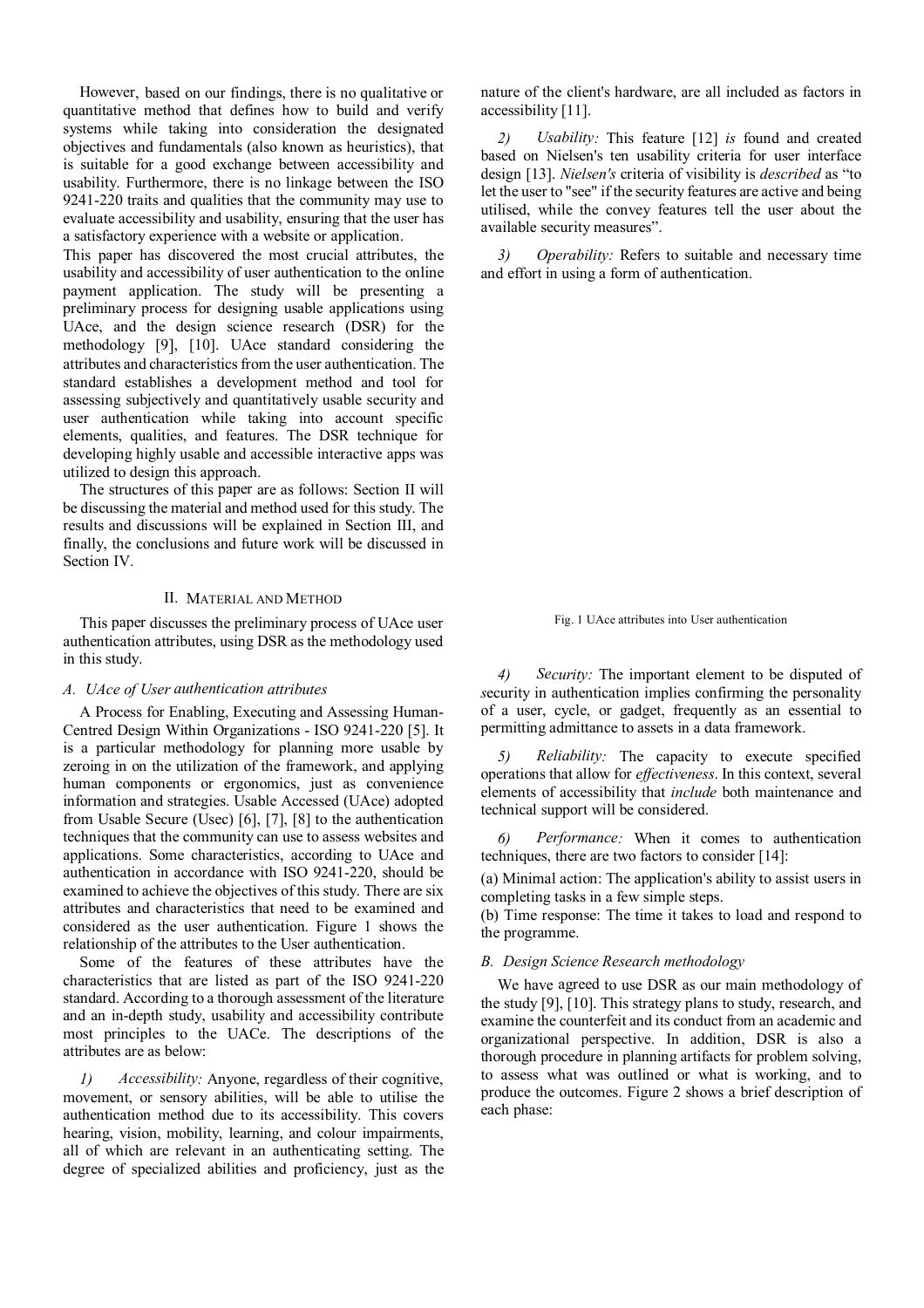

Fig. 2 Proposed Design Science research methodology

*1) Application Domain*: Any organization that *designs* software systems must prioritise communication *factors* with users, because users' requirements and experiences might change and differ from time to time. Some variables that should be considered at this stage: people, organizational and technical systems, and *problems* & opportunities.

There are two types of demographic people that can be appraised to the study, which are:

### a) Classify user

Surveys and interviews are two most popular and wellproven ways for categorising individuals, and the user profile is one approach for doing so [17]. A user interview's main objective is to find out how people feel about security, i.e., their perception on threats, type of protection that they want, and other matters on security choices. Another aim is to determine who the user trusts and on what basis, as well as what concepts and vocabulary they use while communicating [18]. Although users' interviews or observations are critical, inquiring about the users' desired security goals might be difficult. They clearly need to be secured as viable as could be expected, yet the genuine inquiry is would they say they will go additional miles for that? [19]. Once this data is gathered and analysed, it is possible to identify some of the users' characteristics as well as the activities that they could perform in the system, avoiding a security-usability conflict.

# b) Stakeholder

People who are actively involved in gathering usability and security demands to determine usability objectives and viable security approaches are known as stakeholders. They consist of expertise in the related field. These parties should evaluate their varied requirements while making decisions, including the need for usable security [20].

*2) Build design artifacts and process:* This level consists of two diverse functionalities, i.e., design of the task, and the particulars. These two are the major *factors* in building up the general process of interaction design. The process, later, will proceed to the implementation of the design and simulation purposes. The design will be handled with the *code* by using appropriate tools. The development of an *application entails* testing elements such as verifying its functionalities, figuring out aspects related to the application interface, validating navigation, and testing new techniques from the start, among other things.

The design of interactive systems may be approached in two ways which are:

### a) Empirical approach

This approach is a combination of the designer's very own approach together with other expertise's method, which is accumulated through compilations of relevant advice for the creation of a successful interface. User assessment studies often back up these findings.

# b) Methodological approach

The approach is based on some theoretical concept and the implementation of several processes for the design's reality. The technique to build systems with accessibility and usability is based on empirical approximation and guidance [21], [22]. This type of design may not be the best option, but we believe that it is the most suitable starting point for future research, in designing a system using a methodological approach to available safety.

According to the experimental approach, proposals for commercial analysis must be obtained at the design stage without abstraction, and without relying on complex security procedures [23]. Nielsen [24] has proposed a few principles in developing user interface. However, these principles do not reflect the security features and therefore the design of safe and usable interactive applications [25].

*3) Evaluate:* In achieving the goal of this stage, some elements are tested and evaluated to find out whether it works properly, or does it meet all the expectations, or maybe to simply understand *how a specific* tool works. For usable and accessible interactive systems, evaluation is very critical. At this stage, certain strategies are employed to get input from customers. It also has something to do with usability metrics and evaluation methods.

In this phase, the strategies required to gain response from both users or expert evaluators are being executed, which will be reflected in the design of safe and usable interactive applications.

### a) Heuristic evaluation

The heuristic evaluation is a validation method, in which the main characteristic is the presence of experts (so-called evaluators) who will evaluate the usability and security aspects of the system interface. This is possibly the primary objective of this study, which is based on the concepts of user's security and authentication [25].

In relation to these concepts, usability and security experts analyse the user interface. This evaluation is insufficient as it only focuses on the design of the user interface without considering the core functions and processes. Evaluation methods in the next stage can help to identify the main problems caused by inadequate process modelling.

### b) Evaluation method

The data will be examined to produce some results for evaluator reference. Representative evaluator will use the results to evaluate how the user interface assists users with their tasks. Security and privacy are not the primary goal of users [26]. Therefore, it can easily be omitted from the interface, generating risks due to possible mistakes they can make. The accomplished objectives will be performed with the result analysis and infrequent tasks. Based on this, users will be able to provide information that will help in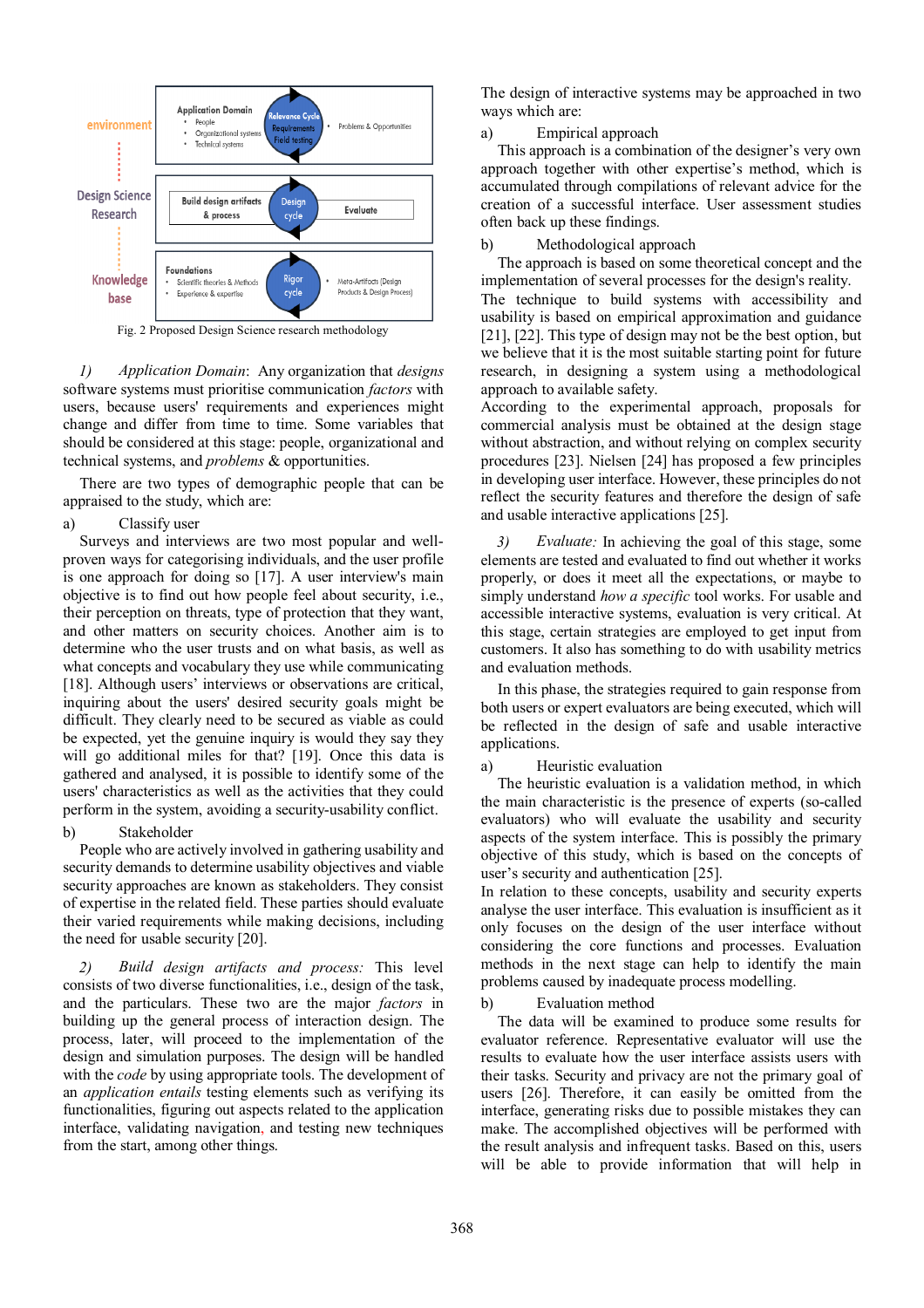establishing improvements to the system for adequate usable security. Heuristics evaluation only is inadequate to find available security issues [18]. It should coordinate with the user's perceptions as every one sees a bunch of undertakings performed by the application. These users are monitored throughout each task to see how they used the interface during implementation, how long does it require, and whether the task was fortunately or unfortunately. The qualitative and quantitative findings of the evaluation and task analysis are presented, and this assessment will be able to identify the issues that users face when security is involved in the task. The information gathered is examined to determine critical aspects of the application's usability and security. The determination of most representative activities that users should achieve for applications where convenience and security are available is a fundamental part in the execution of the test system. In this study, the tasks were chosen based on literature that contained the application's most common tasks to collect information about users' challenges. Time and task success of percentage by indicators are produced using this approach.

*4) Foundations:* This stage is concluded *with scientific* theories and methods, experience, and expertise or metaartificial of design products and design process. The foundation will be proposing a model and an algorithm for the flow of the user authentication online payment banking application.

The methodology is used for the purpose of bridging the gap between the usability and accessibility of user authentication online payment banking applications. The accessibility consists of the user interface which include application domain, build design artifacts and process, evaluation, and foundations. Usability considers human computer interaction. This is one of the essential justifications for why this approach was picked as a medium in incorporating the findings of this study into the development of secure and usable applications. Some factors of why this methodology was chosen is as below:

- a. The user: The core of development and throughout all the model's phases.
- b. Conceptual organization: Organize each notion in the proper order based on known scientific information.
- c. Simple: Easy to grasp, with barely any nodes and branches, as well as no conditional routes.
- d. Multidisciplinary team: Working in diverse teams is both necessary and beneficial (e.g. designers and programmers).
- e. Flexibility: The concept is not linear or limiting in any way, but rather invites its unrestricted use.
- f. Validation: Real-world testing has confirmed the model's accuracy.

# III. RESULTS AND DISCUSSION

According to the approach depicted in Figure 1, each discovered principle was analysed and assigned to the appropriate location to Table 1. From Table I, we can see that a total of 20 principles has been distributed to each attribute. Table II presented some of the principles of reliability.

| <b>TABLEI</b><br>NUMBER OF PRINCIPLES FOR EACH ATTRIBUTE |                                                        |                   |
|----------------------------------------------------------|--------------------------------------------------------|-------------------|
|                                                          | <b>Attributes</b><br>Number of principles              |                   |
|                                                          | Accessibility<br>4                                     |                   |
|                                                          | 5<br>Usability                                         |                   |
|                                                          | 3<br>Operability                                       |                   |
|                                                          | 3<br>Security                                          |                   |
|                                                          | 3<br>Reliability                                       |                   |
|                                                          | Performance<br>$\overline{2}$                          |                   |
| <b>TABLE II</b><br>PRINCIPLES OF RELIABILITY             |                                                        |                   |
| Coded                                                    | <b>Measurement items</b>                               | <b>References</b> |
| <b>Reliability</b>                                       |                                                        |                   |
| RE <sub>1</sub>                                          | Services performance of the                            | George, A.        |
|                                                          | online banking applications<br>are absolutely reliable | [15]              |
| RE <sub>2</sub>                                          | My choice to use the online                            | Altobishi, T.,    |
|                                                          | banking applications was a                             | Erboz, G., $\&$   |
|                                                          | wise one                                               | Podruzsik, S.     |
| RE <sub>3</sub>                                          | The online banking                                     | [16]              |
|                                                          | application services is great                          |                   |

A survey has been given randomly to a few communities from Kedah and Johor. The demographic of peoples and trends has been discovered. There are 106 respondents of the survey, and from here, 39% are male and 61% are female. There are 52% from 18 to 25 years old, 12% from 26 to 35, 30% from 36 to 45, 5% from 46 to 55, and 2% from 56 to 60 years old. From this point, we can conclude that the majority of the users who care about online banking applications functionalities are adults. Among them, 6% graduated from secondary schools, 4% from qualified certificates, 45% from diploma level, 13% from 1st degree, 17% from master's degree and 15% from PhD holders. Next, 34% comes from government sectors, 14% from private sectors, 45% from students and 7% are unemployed. For the monthly income aspect, 50% of them earn below RM 1000, 9% are within RM 1000 to RM 3000, 11% earn RM 3001 to RM 5000, 13% earn RM 5001 to RM 7000, 16% are within RM 7001 and above. There are 9% who just have 1 account, 63% have 2 to 3 accounts, 26% have 4 to 5 accounts and 2% have 6 to 7 accounts. According to this, most of the people who always used online applications for daily routine are within the B40 category.

In addition, 12% of them prefer over branch bank counters as their frequently used banking activities, 80% prefer to use ATM & CDM, 92% prefer the internet methods, and 44% prefer to via telephone. About 91% of them used the online banking applications, and only 8% never used it at all. With this finding, we can say that most of them often use the online banking applications rather than going to the ATM machine or over the counters to make some transaction activities. 13% of them often used the online banking application daily, 45% of them used it weekly, 39% used it on a monthly basis, 1 % used it yearly and 2% never used it at all. About 91% of them are often used for online shopping, 64% to pay bills, 34% for hire purchase, 70.1% just to check account balance, 84% to transfer money to other banks, and 9% for credit cards. Next, 66% of them choose Maybank2U as the most popular and easy to use online banking application, 47% vote for CIMB Clicks, 36% for Bank Muamalat, 21% choose Bank Islam, 10% for MyBSN, 9% for iRakyat (Bank Rakyat), 6% goes to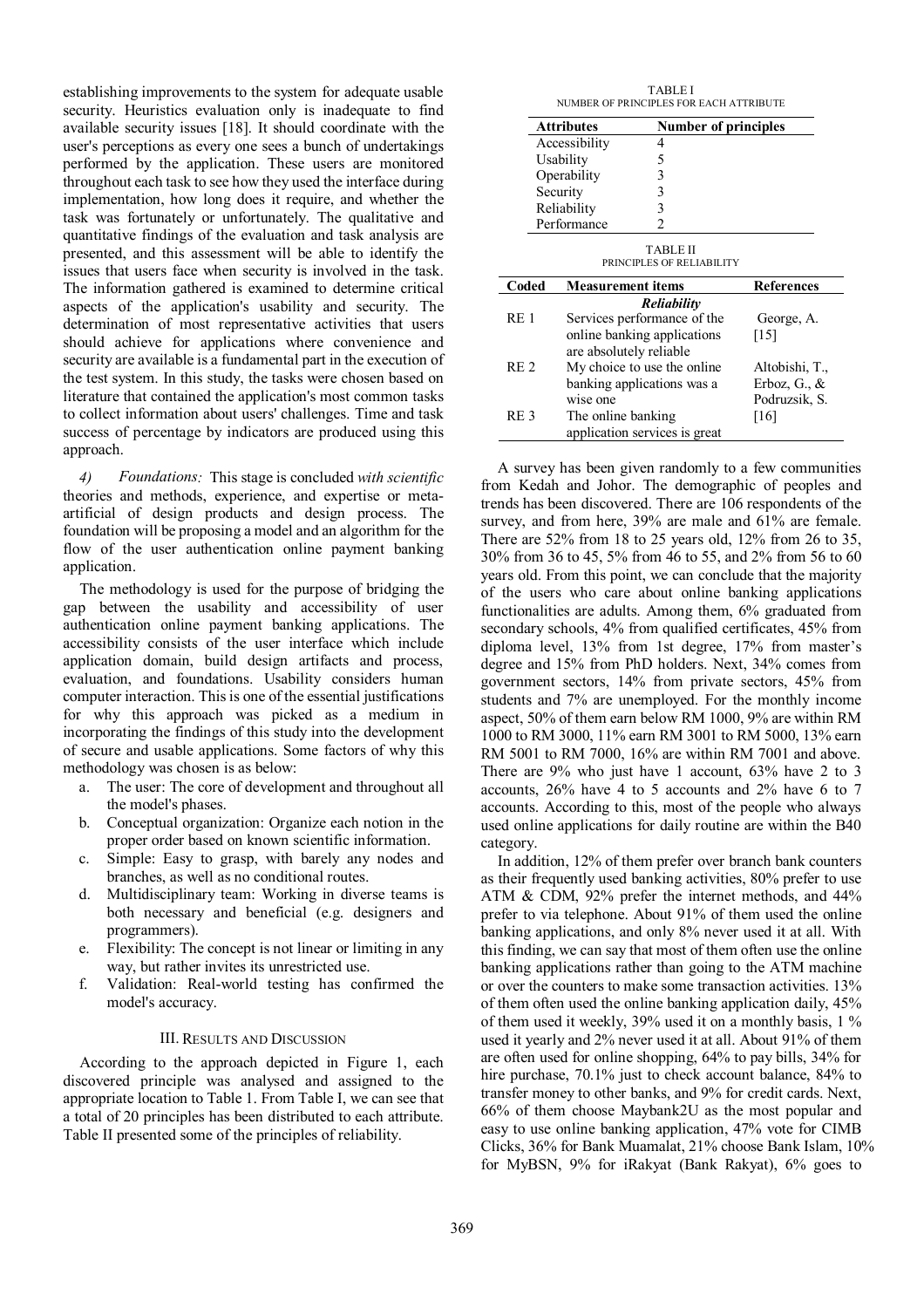Public Bank, 5% for RHB Now (RHB Bank), 2% each from AMBank and Affin Bank and 1% for HSBC Online.

Following this, we can conclude that the usability of online applications and the accessibility to make transaction activities are very crucial to most people in Malaysia. They want better performance and qualities while using the online application, especially online banking applications. Although each of the applications has its own difficulty in terms of security, people will still use it because it is in trend, and easier as it can be done at their fingertips. A simulation of an online application has been developed according to the preliminary results. The prototype depicted in Figure 3.



Fig. 3 Simulation of online payment application

From the figure 3, the simulation is made based on the discussed usability and accessibility attributes. The process begins with the requested OTP images as shown above. Any images of numbers will be generated by the server for the purpose of verification by the user. When user the generated numbers that were sent to them, the transaction will be verified, and the user can proceed with their transaction. If the user inserted the wrong number, the transaction will not be able to proceed, and the user will be asked to repeat the step again. This process will be done within 60 seconds or 1 minute, or it will be processed back to make sure the transaction is authenticated.

#### IV.CONCLUSIONS

User interface design has a difficulty with security. As a result, developers need tools to help them to enhance their designs in terms of usable security for applications, such as user authentication. The UAce principles can be used to alleviate accessibility and usability design difficulties. This is a significant addition to the area of UAce. We are proposing a design science research (DSR) methodology integrated with a user-centered design approach to align and bridge the gap between the usability and security of user authentication online payment banking applications. Following the ISO 9241-210 standard, it complements multiple design techniques by giving a structure to human-centered design that incorporates different procedures and improvement fit for a specific situation. This standard establishes a development method and tool for assessing subjectively and quantitatively usable security and user authentication while taking into account specific elements, qualities, and features of the ISO 25010:2011. Despite the fact that there are several ways for assessing the usability of security systems, these techniques are not user-centered owing to a lack of appropriate concepts. Future study will focus on analysing and reviewing the expert-developed heuristics in order to assign a value to each principle in addition with the security element. This also can be evaluated in relation to Internet Banking Acceptance [27]. These ideas and assessment methodologies provided in this study, together with the DSR, may be used to provide user interface design solutions.

#### ACKNOWLEDGMENT

We would like to thank UTHM by giving the opportunity of the grant of Tier 1 (H808) entitled A Graphical-based Authorization using Multiple Media variation to enhance the Efficiency of Verification process during Online Transaction, to support the research activities.

#### **REFERENCES**

- [1] Fuglerud, K. S., & Røssvoll, T. H. (2010). Previous and related research on usability and accessibility issues of personal identification management systems. Norwegian Computing Center, Oslo (Norway), Tech. Rep. DART/10/10.
- [2] Fuglerud, K. S., & Røssvoll, T. H. (2012). An evaluation of web-based voting usability and accessibility. Universal Access in the Information Society, 11(4), 359-373.
- [3] Andrew, S., Watson, S., Oh, T., & Tigwell, G. W. (2020, October). A Review of Literature on Accessibility and Authentication Techniques. In The 22nd International ACM SIGACCESS Conference on Computers and Accessibility (pp. 1-4).
- [4] Pedersen A. Usability of authentication in web applications. A literature review. University of Copenhagen, Tech. Rep. 2010.
- [5] Bevan, N., Carter, J., Earthy, J., Geis, T., & Harker, S. (2016, July). New ISO standards for usability, usability reports and usability measures. In International conference on human-computer interaction (pp. 268-278). Springer, Cham.
- [6] Yeratziotis, A., Greunen, D., Pottas, D.: A framework for evaluating usable security: the case of online health social networks. In: 6th International Symposium on Human Aspects of Information Security and Assurance (2012)
- [7] Acquisti, A., Adjerid, I., Balebako, R., Brandimarte, L., Cranor, L. F., Komanduri, S., ... & Wilson, S. (2017). Nudges for privacy and security: Understanding and assisting users' choices online. ACM Computing Surveys (CSUR), 50(3), 1-41.
- [8] Ometov, A., Bezzateev, S., Mäkitalo, N., Andreev, S., Mikkonen, T., & Koucheryavy, Y. (2018). Multi-factor authentication: A survey. Cryptography, 2(1), 1.
- [9] Dresch, A., Lacerda, D. P., & Antunes, J. A. V. (2015). Design science research. In *Design Science Research* (pp. 67-102). Springer, Cham.
- [10] Venable, J., Pries-Heje, J., & Baskerville, R. (2016). FEDS: a framework for evaluation in design science research. European journal of information systems, 25(1), 77-89.
- [11] Forget, A., Chiasson, S., & Biddle, R. (2015, September). Choose your own authentication. In Proceedings of the 2015 New Security Paradigms Workshop (pp. 1-15).
- [12] Dhillon, G., Oliveira, T., Susarapu, S., & Caldeira, M. (2016). Deciding between information security and usability: Developing value-based objectives. Computers in Human Behavior, 61, 656-666.
- [13] Stanton, N. A., Salmon, P. M., Rafferty, L. A., Walker, G. H., Baber, C., & Jenkins, D. P. (2017). Human factors methods: a practical guide for engineering and design. CRC Press.
- [14] Realpe, P. C., Collazos, C. A., Hurtado, J., & Granollers, A. (2015, September). Towards an integration of usability and security for user authentication. In Proceedings of the XVI International Conference on Human Computer Interaction (pp. 1-6).